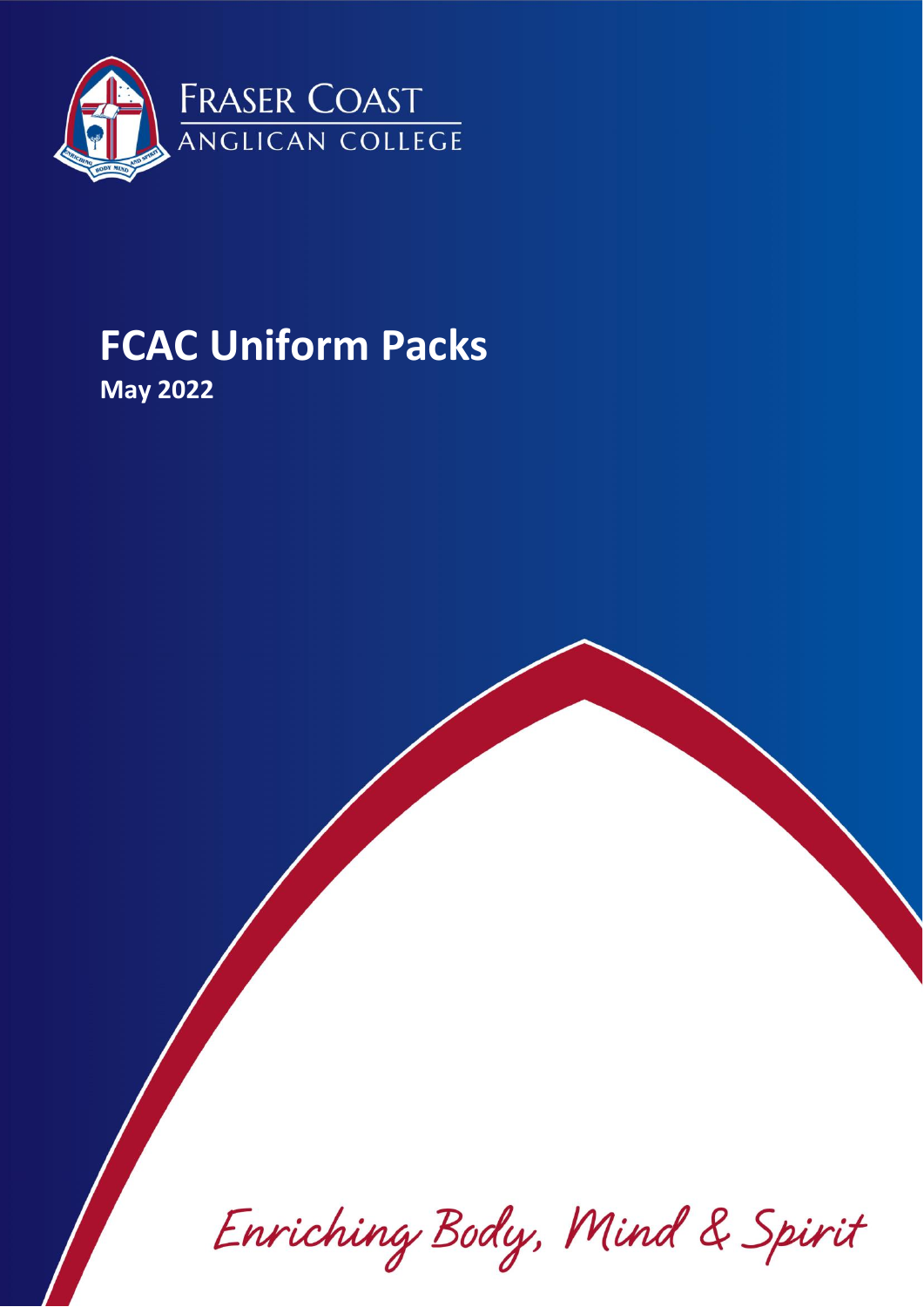# **Overview**

The College is committed to supporting families in every possible way. The start -up costs for some families is often a challenge, with the cost of uniforms being the most significant. In response to this challenge, the College is proposing several Uniform Pack to get new families started. These packs would also be available to existing families who need to upgrade or refresh uniform items. The packs can be paid through a payment plan similar to that offered for fees. This distributes the cost of uniforms across the school year and reduces the upfront cashflow burden of purchasing new uniforms.

Uniform Packs have been developed to accommodate the vast majority of combinations for both boys and girls across both Primary and Secondary schools, including day uniform, formal uniform, sports uniform and accessories (hats, bags etc.). Some non-compulsory items have not been included in the packs at this stage.

The Retail Manager typically advises families to start with 2 sets of day uniform. The day packs are therefore based on 2 sets for Secondary School. In Primary School, for day uniform, girls (from Year 1), have the option of wearing the tartan dress or the culottes and blouse. However, for formal events, such as photo day and presentation evenings, Primary School girls are required to wear a tartan dress. Primary School packs, therefore, may need to be adjusted to allow families to purchase one of each.

The payment plan options being offered reflect the same options offered for fee payment. That is, over 44 weeks, 22 fortnights, or 10 months. This distributes the costs over the school year.

*As an example, for a family of 2 children, 1 in Year 4 and 1 in Year 8 this could reduce the upfront cost from \$1,371 to \$31 per week for 44 weeks. This would provide each child with 2 day uniforms, sports uniform (including house shirt), bags, hats and a formal uniform for the Year 8 student.*

For further information please speak with Administration or the Retail Manager.



**FCAC Uniform Packs – May 2022**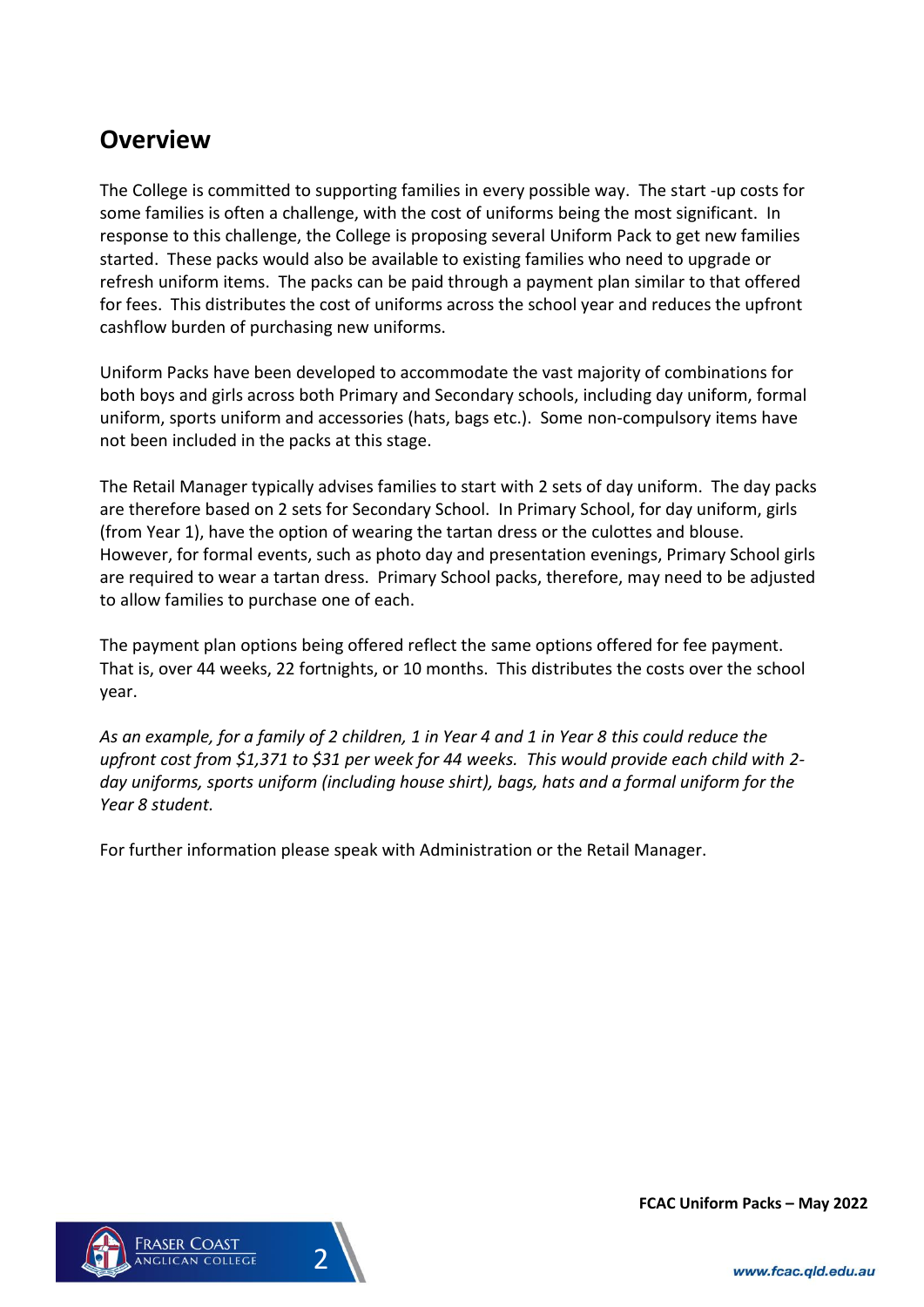#### **SECONDARY SCHOOL - SENIOR YEARS**

| <b>Girls</b> Senior Years Formal Pack - |              | <b>Girls</b> Senior Years Formal Pack - |              |
|-----------------------------------------|--------------|-----------------------------------------|--------------|
| <b>Skirt</b>                            | Qty          | Pant                                    | Qty          |
| <b>Blazer</b>                           | $\mathbf{1}$ | <b>Blazer</b>                           | $\mathbf{1}$ |
| <b>LSL White Shirt</b>                  | $\mathbf{1}$ | <b>LSL White Shirt</b>                  | $\mathbf{1}$ |
| <b>Tartan Skirt</b>                     | $\mathbf{1}$ | <b>Navy Pant</b>                        | $\mathbf{1}$ |
| <b>Senior Tie</b>                       | $\mathbf{1}$ | Senior Tie                              | $\mathbf{1}$ |
| <b>Tights</b>                           | $\mathbf{1}$ | Socks or Tights                         | $\mathbf{1}$ |
|                                         |              |                                         |              |
| <b>Payment Plan Options</b>             |              | <b>Payment Plan Options</b>             |              |
| Weekly Plan (44 weeks)                  | \$6.93       | Weekly Plan (44 weeks)                  | \$6.88       |
| Fortnightly Plan (22 fortnights)        | \$13.86      | Fortnightly Plan (22 fortnights)        | \$13.77      |
| Monthly Plan (10 months)                | \$30.49      | Monthly Plan (10 months)                | \$30.29      |
|                                         |              |                                         |              |

| <b>Boys</b> Senior Years Formal Pack | Qty          |                             |
|--------------------------------------|--------------|-----------------------------|
| Blazer                               | 1            | Secondary School Acc        |
| <b>LSL White Shirt</b>               | $\mathbf{1}$ | Akubra                      |
| <b>Grey Pant</b>                     | 1            | <b>Backpack</b>             |
| <b>Senior Tie</b>                    | $\mathbf{1}$ |                             |
| Socks                                | 1            | <b>Payment Plan Options</b> |
|                                      |              | Weekly Plan (44 week        |
| <b>Payment Plan Options</b>          |              | Fortnightly Plan (22 fo     |
| Weekly Plan (44 weeks)               | \$6.93       | Monthly Plan (10 mon        |
| Fortnightly Plan (22 fortnights)     | \$13.86      |                             |
| Monthly Plan (10 months)             | \$30.49      |                             |

| <b>Girls Senior Years Day Pack -</b> |                |                                    |                |
|--------------------------------------|----------------|------------------------------------|----------------|
| Culottes                             | Qty            | Girls Senior Years Day Pack - Pant | Qty            |
| Navy Culottes                        | $\overline{2}$ | Navy Pant                          | $\overline{a}$ |
| <b>Blue Blouse</b>                   | $\overline{2}$ | <b>Blue Blouse</b>                 | $\overline{a}$ |
| <b>Tie</b>                           | $\mathbf{1}$   | <b>Tie</b>                         | $\mathbf{1}$   |
| <b>Socks</b>                         | $\overline{2}$ | Socks                              | $\overline{a}$ |
| <b>Winter Jacket</b>                 | $\mathbf{1}$   | <b>Winter Jacket</b>               | $\mathbf{1}$   |
| <b>Payment Plan Options</b>          |                | <b>Payment Plan Options</b>        |                |
| Weekly Plan (44 weeks)               | \$6.82         | Weekly Plan (44 weeks)             | \$6.73         |
| Fortnightly Plan (22 fortnights)     | \$13.61        | Fortnightly Plan (22 fortnights)   | \$13.44        |
| Monthly Plan (10 months)             | \$29.97        | Monthly Plan (10 months)           | \$29.58        |
|                                      |                |                                    |                |

| <b>Boys Senior Years Day Pack</b> | Qty            |                                  |              |
|-----------------------------------|----------------|----------------------------------|--------------|
| <b>Blue Shorts</b>                | $\overline{2}$ | Secondary School Accessory Pack  | Qty          |
| <b>Blue Shirt</b>                 | $\overline{2}$ | Akubra                           | $\mathbf{1}$ |
| Socks                             | $\overline{2}$ | <b>Backpack</b>                  | $\mathbf{1}$ |
| <b>Winter Uniform</b>             | $\mathbf{1}$   |                                  |              |
| <b>Payment Plan Options</b>       |                | <b>Payment Plan Options</b>      |              |
| Weekly Plan (44 weeks)            | \$5.96         | Weekly Plan (44 weeks)           | \$4.70       |
| Fortnightly Plan (22 fortnights)  | \$11.90        | Fortnightly Plan (22 fortnights) | \$9.41       |
| Monthly Plan (10 months)          | \$26.19        | Monthly Plan (10 months)         | \$20.70      |

| <b>Girls</b> Senior Years Formal Pack - |              |
|-----------------------------------------|--------------|
| Pant                                    | Qtv          |
| Blazer                                  | 1            |
| <b>LSL White Shirt</b>                  | 1            |
| Navy Pant                               | $\mathbf{1}$ |
| Senior Tie                              | 1            |
| Socks or Tights                         | 1            |
|                                         |              |
| <b>Payment Plan Options</b>             |              |
| Weekly Plan (44 weeks)                  | \$6.88       |
| Fortnightly Plan (22 fortnights)        | \$13.77      |
| Monthly Plan (10 months)                | S30.29       |

| Blazer                      | 1      | Secondary School Accessory Pack  | Qty     |
|-----------------------------|--------|----------------------------------|---------|
| <b>LSL White Shirt</b>      |        | Akubra                           |         |
| <b>Grey Pant</b>            |        | <b>Backpack</b>                  |         |
| Senior Tie                  |        |                                  |         |
| <b>Socks</b>                | 1      | <b>Payment Plan Options</b>      |         |
|                             |        | Weekly Plan (44 weeks)           | \$4.70  |
| <b>Payment Plan Options</b> |        | Fortnightly Plan (22 fortnights) | \$9.41  |
| Weekly Plan (44 weeks)      | \$6.93 | Monthly Plan (10 months)         | \$20.70 |
|                             |        |                                  |         |

| <b>Culottes</b>                  | Qty     | Girls Senior Years Day Pack - Pant | Qty            |
|----------------------------------|---------|------------------------------------|----------------|
| <b>Navy Culottes</b>             |         | <b>Navy Pant</b>                   |                |
| <b>Blue Blouse</b>               | 2       | <b>Blue Blouse</b>                 | 2              |
| Tie                              |         | <b>Tie</b>                         |                |
| <b>Socks</b>                     |         | <b>Socks</b>                       | $\overline{2}$ |
| Winter Jacket                    |         | <b>Winter Jacket</b>               |                |
| <b>Payment Plan Options</b>      |         | <b>Payment Plan Options</b>        |                |
| Weekly Plan (44 weeks)           | \$6.82  | Weekly Plan (44 weeks)             | \$6.73         |
| Fortnightly Plan (22 fortnights) | \$13.61 | Fortnightly Plan (22 fortnights)   | \$13.44        |
| Monthly Plan (10 months)         | \$29.97 | Monthly Plan (10 months)           | \$29.58        |
|                                  |         |                                    |                |

| <b>Blue Shorts</b>               | 2       | Secondary School Accessory Pack  | Qty     |
|----------------------------------|---------|----------------------------------|---------|
| <b>Blue Shirt</b>                |         | Akubra                           |         |
| <b>Socks</b>                     |         | <b>Backpack</b>                  |         |
| <b>Winter Uniform</b>            |         |                                  |         |
| <b>Payment Plan Options</b>      |         | <b>Payment Plan Options</b>      |         |
| Weekly Plan (44 weeks)           | \$5.96  | Weekly Plan (44 weeks)           | \$4.70  |
| Fortnightly Plan (22 fortnights) | \$11.90 | Fortnightly Plan (22 fortnights) | \$9.41  |
| Monthly Plan (10 months)         | \$26.19 | Monthly Plan (10 months)         | \$20.70 |
|                                  |         |                                  |         |

#### **FCAC Uniform Packs – May 2022**



Day Uniform

Formal Uniform

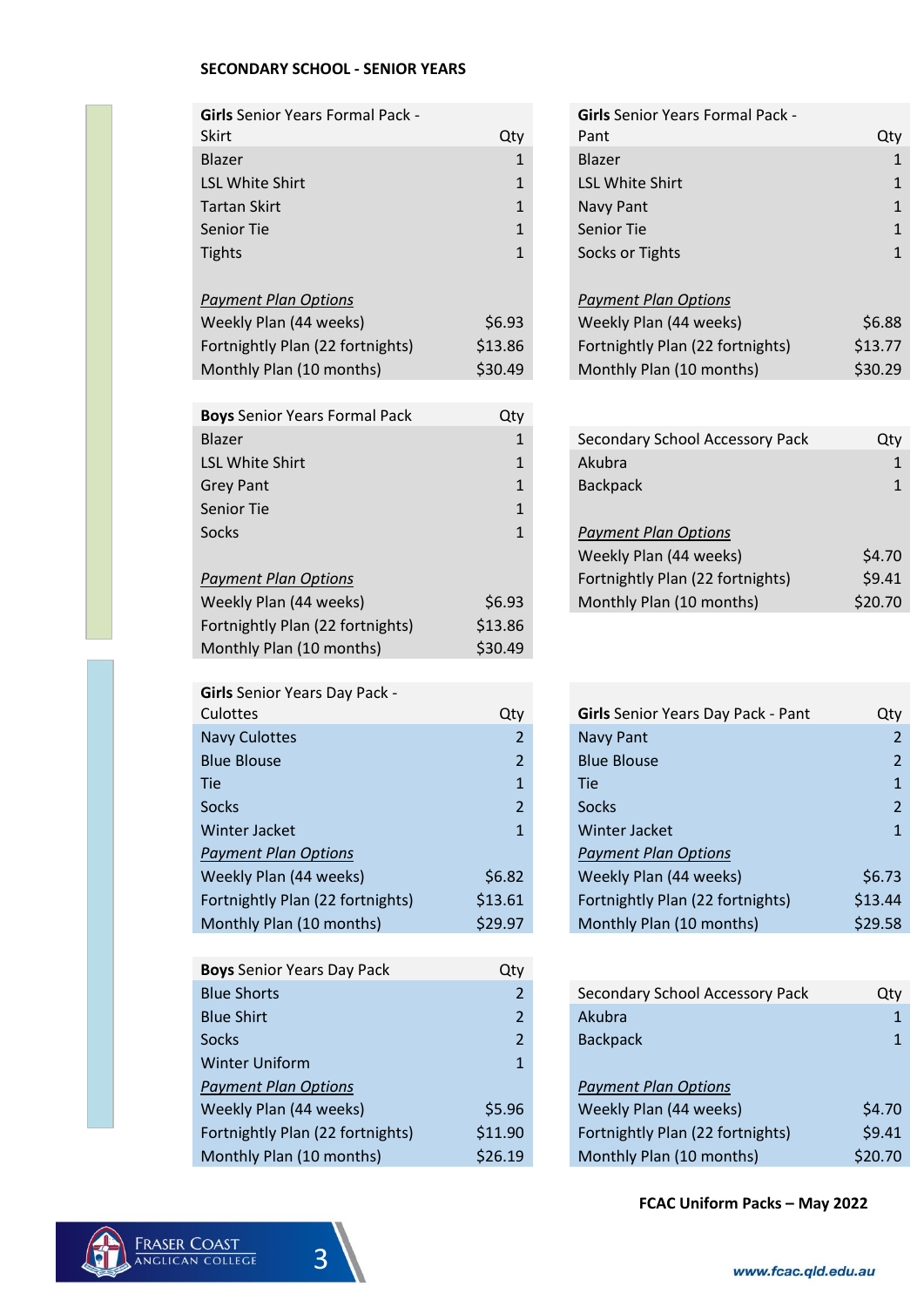### **SECONDARY SCHOOL - MIDDLE YEARS**

| <b>Girls Middle Years Formal Pack -</b><br>Skirt | Qty            | <b>Girls Middle Years Formal Pack -</b><br>Pant | Qty            |
|--------------------------------------------------|----------------|-------------------------------------------------|----------------|
| Blazer                                           | $\mathbf{1}$   | Blazer                                          | $\mathbf{1}$   |
| <b>LSL White Shirt</b>                           | $\mathbf{1}$   | <b>LSL White Shirt</b>                          | $\mathbf{1}$   |
| <b>Tartan Skirt</b>                              | $\mathbf{1}$   | Navy Pant                                       | $\mathbf{1}$   |
| <b>Tartan Tie</b>                                | $\mathbf{1}$   | <b>Tartan Tie</b>                               | $\mathbf{1}$   |
| <b>Tights</b>                                    | $\mathbf{1}$   | Socks or Tights                                 | $\mathbf{1}$   |
|                                                  |                |                                                 |                |
| <b>Payment Plan Options</b>                      |                | <b>Payment Plan Options</b>                     |                |
| Weekly Plan (44 weeks)                           | \$6.78         | Weekly Plan (44 weeks)                          | \$6.74         |
| Fortnightly Plan (22 fortnights)                 | \$13.56        | Fortnightly Plan (22 fortnights)                | \$13.47        |
| Monthly Plan (10 months)                         | \$29.84        | Monthly Plan (10 months)                        | \$29.64        |
|                                                  |                |                                                 |                |
| <b>Boys Middle Years Formal Pack</b>             | Qty            |                                                 |                |
| <b>Blazer</b>                                    | $\mathbf{1}$   | Secondary School Accessory Pack                 | Qty            |
| <b>LSL White Shirt</b>                           | $\mathbf{1}$   | Akubra                                          | $\mathbf{1}$   |
| <b>Grey Pant</b>                                 | $\mathbf{1}$   | <b>Backpack</b>                                 | $\mathbf{1}$   |
| <b>Senior Tie</b>                                | $\mathbf{1}$   |                                                 |                |
| Socks                                            | $\mathbf{1}$   | <b>Payment Plan Options</b>                     |                |
|                                                  |                | Weekly Plan (44 weeks)                          | \$4.70         |
| <b>Payment Plan Options</b>                      |                | Fortnightly Plan (22 fortnights)                | \$9.41         |
| Weekly Plan (44 weeks)                           | \$6.78         | Monthly Plan (10 months)                        | \$20.70        |
| Fortnightly Plan (22 fortnights)                 | \$13.56        |                                                 |                |
| Monthly Plan (10 months)                         | \$29.84        |                                                 |                |
| Girls Middle Years Day Pack -                    |                |                                                 |                |
| Culottes                                         | Qty            | Girls Middle Years Day Pack - Pant              | Qty            |
| <b>Navy Culottes</b>                             | $\overline{2}$ | <b>Navy Pant</b>                                | $\overline{2}$ |
| <b>Tartan Trim Blouse</b>                        | $\overline{2}$ | <b>Tartan Trim Blouse</b>                       | $\overline{2}$ |
| Socks                                            | $\overline{2}$ | <b>Socks</b>                                    | $\overline{2}$ |
| Winter Jacket                                    | $\mathbf{1}$   | Winter Jacket                                   | $\mathbf{1}$   |
| <b>Payment Plan Options</b>                      |                | <b>Payment Plan Options</b>                     |                |
| Weekly Plan (44 weeks)                           | \$6.46         | Weekly Plan (44 weeks)                          | \$6.37         |
| Fortnightly Plan (22 fortnights)                 | \$12.91        | Fortnightly Plan (22 fortnights)                | \$12.73        |
| Monthly Plan (10 months)                         | \$28.38        | Monthly Plan (10 months)                        | \$27.99        |
|                                                  |                |                                                 |                |
| <b>Boys Middle Years Day Pack</b>                | Qty            |                                                 |                |
| <b>Blue Shorts</b>                               | $\overline{2}$ | <b>Secondary School Accessory Pack</b>          | Qty            |
| <b>Tartan Trim Shirt</b>                         | $\overline{2}$ | Akubra                                          | $\mathbf{1}$   |
| <b>Socks</b>                                     | $\overline{2}$ | <b>Backpack</b>                                 | $\mathbf{1}$   |
| Winter Jacket                                    | $\mathbf{1}$   |                                                 |                |
| <b>Payment Plan Options</b>                      |                | <b>Payment Plan Options</b>                     |                |
| Weekly Plan (44 weeks)                           | \$5.96         | Weekly Plan (44 weeks)                          | \$4.70         |
| Fortnightly Plan (22 fortnights)                 | \$11.92        | Fortnightly Plan (22 fortnights)                | \$9.41         |
| Monthly Plan (10 months)                         | \$26.19        | Monthly Plan (10 months)                        | \$20.70        |
|                                                  |                |                                                 |                |

| <b>Girls</b> Middle Years Formal Pack - |         | <b>Girls Middle Years Formal Pack -</b> |         |
|-----------------------------------------|---------|-----------------------------------------|---------|
| Skirt                                   | Qty     | Pant                                    | Qty     |
| Blazer                                  | 1       | <b>Blazer</b>                           |         |
| <b>LSL White Shirt</b>                  | 1       | <b>LSL White Shirt</b>                  |         |
| Tartan Skirt                            | 1       | Navy Pant                               |         |
| Tartan Tie                              | 1       | <b>Tartan Tie</b>                       |         |
| <b>Tights</b>                           | 1       | Socks or Tights                         | 1       |
| <b>Payment Plan Options</b>             |         | <b>Payment Plan Options</b>             |         |
| Weekly Plan (44 weeks)                  | \$6.78  | Weekly Plan (44 weeks)                  | \$6.74  |
| Fortnightly Plan (22 fortnights)        | \$13.56 | Fortnightly Plan (22 fortnights)        | \$13.47 |
| Monthly Plan (10 months)                | \$29.84 | Monthly Plan (10 months)                | \$29.64 |
|                                         |         |                                         |         |
| <b>Boys Middle Years Formal Pack</b>    | Qty     |                                         |         |
| Blazer                                  | 1       | Secondary School Accessory Pack         | Qty     |
| <b>LSL White Shirt</b>                  |         | Akubra                                  |         |
|                                         |         |                                         |         |

| <b>Grey Pant</b>            |        | <b>Backpack</b>                  |         |
|-----------------------------|--------|----------------------------------|---------|
| Senior Tie                  |        |                                  |         |
| <b>Socks</b>                |        | <b>Payment Plan Options</b>      |         |
|                             |        | Weekly Plan (44 weeks)           | \$4.70  |
| <b>Payment Plan Options</b> |        | Fortnightly Plan (22 fortnights) | \$9.41  |
| Weekly Plan (44 weeks)      | \$6.78 | Monthly Plan (10 months)         | \$20.70 |
|                             |        |                                  |         |

| <b>UIII</b> S IVIIUUIT TTAIS DAY FALN T |                |                                    |                |
|-----------------------------------------|----------------|------------------------------------|----------------|
| <b>Culottes</b>                         | Qty            | Girls Middle Years Day Pack - Pant | Qty            |
| <b>Navy Culottes</b>                    | $\overline{2}$ | <b>Navy Pant</b>                   |                |
| <b>Tartan Trim Blouse</b>               | 2              | <b>Tartan Trim Blouse</b>          |                |
| <b>Socks</b>                            | $\overline{2}$ | Socks                              | $\overline{2}$ |
| Winter Jacket                           | $\mathbf{1}$   | Winter Jacket                      | 1              |
| <b>Payment Plan Options</b>             |                | <b>Payment Plan Options</b>        |                |
| Weekly Plan (44 weeks)                  | \$6.46         | Weekly Plan (44 weeks)             | \$6.37         |
| Fortnightly Plan (22 fortnights)        | \$12.91        | Fortnightly Plan (22 fortnights)   | \$12.73        |
| Monthly Plan (10 months)                | \$28.38        | Monthly Plan (10 months)           | \$27.99        |
|                                         |                |                                    |                |

| <b>Secondary School Accessory Pack</b> | Qtv     |
|----------------------------------------|---------|
| Akubra                                 | 1       |
| <b>Backpack</b>                        | 1       |
|                                        |         |
| <b>Payment Plan Options</b>            |         |
| Weekly Plan (44 weeks)                 | \$4.70  |
| Fortnightly Plan (22 fortnights)       | \$9.41  |
| Monthly Plan (10 months)               | \$20.70 |
|                                        |         |

## **FCAC Uniform Packs – May 2022**



Day Uniform

Formal Uniform

4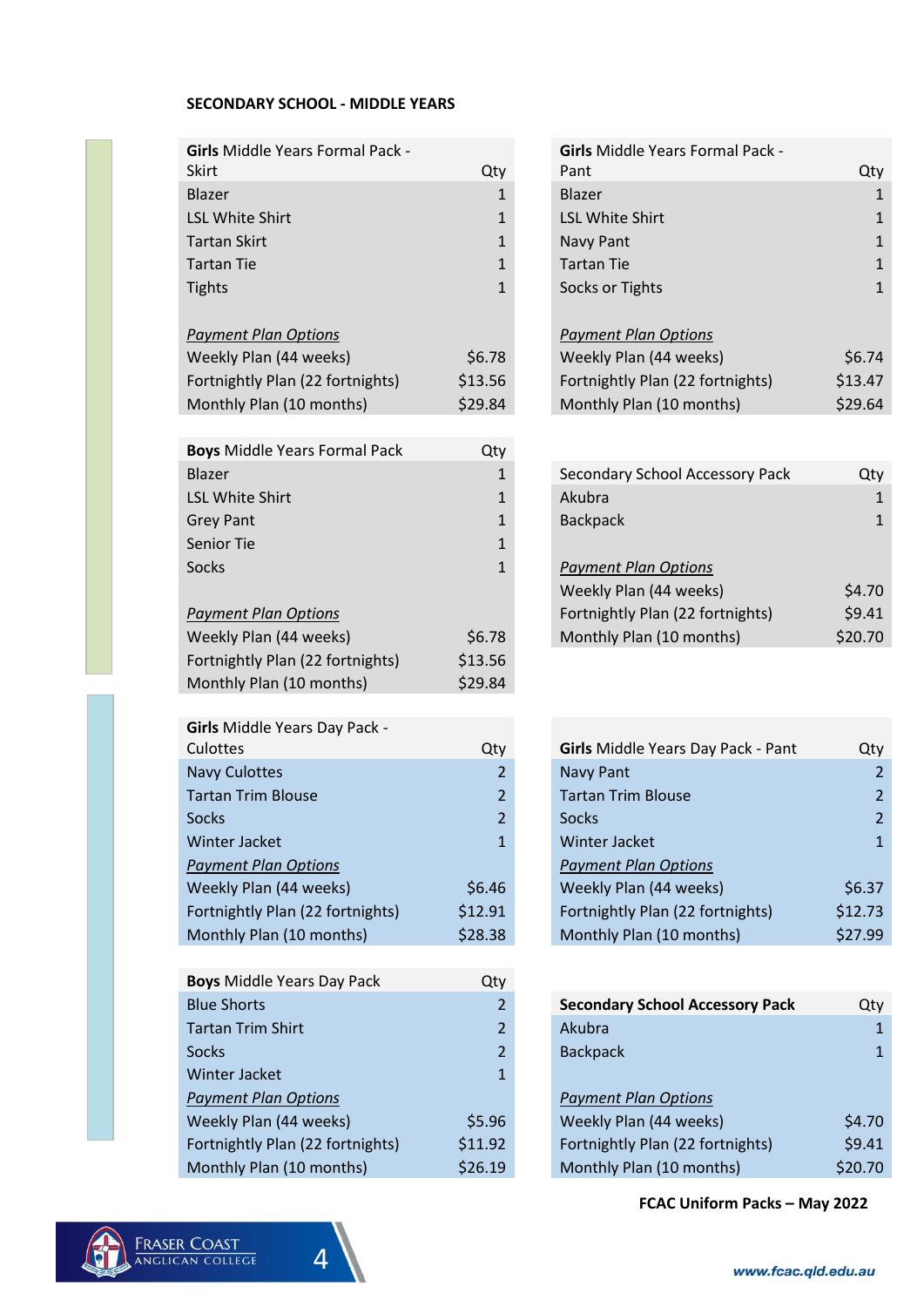#### **PRIMARY SCHOOL**

| Girls Year 1-6 Day Pack - Culottes | Qty            | Girls Prep-Year 6 Day       |
|------------------------------------|----------------|-----------------------------|
| <b>Navy Culottes</b>               | 2              | <b>Tartan Dress</b>         |
| <b>Tartan Trim Blouse</b>          | $\overline{2}$ | <b>Striped Socks</b>        |
| <b>Striped Socks</b>               | $\overline{2}$ | <b>Winter Jacket</b>        |
| Winter Jacket                      | $\mathbf{1}$   | <b>Payment Plan Options</b> |
| <b>Payment Plan Options</b>        |                | Weekly Plan (44 week        |
| Weekly Plan (44 weeks)             | \$6.46         | Fortnightly Plan (22 fo     |
| Fortnightly Plan (22 fortnights)   | \$12.91        | Monthly Plan (10 mon        |
| Monthly Plan (10 months)           | \$28.38        | *Tartan Dress must be       |

| Girls Year 1-6 Day Pack - Culottes | Qty            | Girls Prep-Year 6 Day Pack - Dress* | Qty     |
|------------------------------------|----------------|-------------------------------------|---------|
| <b>Navy Culottes</b>               | 2              | <b>Tartan Dress</b>                 |         |
| <b>Tartan Trim Blouse</b>          | $\overline{2}$ | <b>Striped Socks</b>                |         |
| <b>Striped Socks</b>               | 2              | <b>Winter Jacket</b>                |         |
| <b>Winter Jacket</b>               | $\mathbf{1}$   | <b>Payment Plan Options</b>         |         |
| <b>Payment Plan Options</b>        |                | Weekly Plan (44 weeks)              | \$4.79  |
| Weekly Plan (44 weeks)             | \$6.46         | Fortnightly Plan (22 fortnights)    | \$9.57  |
| Fortnightly Plan (22 fortnights)   | \$12.91        | Monthly Plan (10 months)            | \$21.04 |
|                                    |                |                                     |         |

 $*$ Tartan Dress must be worn for formal occasions

| Boys Prep-Year 3 Day Pack        | Qty            | Boys Year 4-6 Day Pack           | Qty            |
|----------------------------------|----------------|----------------------------------|----------------|
| <b>Tartan Trim Shirt</b>         |                | <b>Tartan Trim Shirt</b>         | $\mathcal{P}$  |
| <b>Navy Elastic Back Shorts</b>  | $\overline{2}$ | <b>Navy Formal Shorts</b>        | $\overline{2}$ |
| <b>Socks</b>                     |                | <b>Socks</b>                     | $\overline{2}$ |
| <b>Winter Jacket</b>             |                | Winter Jacket                    | $\mathbf{1}$   |
| <b>Payment Plan Options</b>      |                | <b>Payment Plan Options</b>      |                |
| Weekly Plan (44 weeks)           | \$6.09         | Weekly Plan (44 weeks)           | \$5.96         |
| Fortnightly Plan (22 fortnights) | \$12.18        | Fortnightly Plan (22 fortnights) | \$11.92        |
| Monthly Plan (10 months)         | \$26.77        | Monthly Plan (10 months)         | \$26.19        |

| <b>Primary School Accessory Pack</b> | Qtv     |
|--------------------------------------|---------|
| <b>Formal Hat</b>                    | 1       |
| <b>Back Pack</b>                     | 1       |
| Homework / Library Bag               | 1       |
|                                      |         |
|                                      |         |
|                                      |         |
|                                      |         |
| <b>Payment Plan Options</b>          |         |
| Weekly Plan (44 weeks)               | \$3.14  |
| Fortnightly Plan (22 fortnights)     | \$6.28  |
| Monthly Plan (10 months)             | \$13.82 |

| Boys Prep-Year 3 Day Pack        | Qty            | Boys Year 4-6 Day Pack           | Qty     |
|----------------------------------|----------------|----------------------------------|---------|
| <b>Tartan Trim Shirt</b>         | 2              | <b>Tartan Trim Shirt</b>         |         |
| Navy Elastic Back Shorts         | 2              | <b>Navy Formal Shorts</b>        |         |
| Socks                            | $\overline{2}$ | Socks                            | 2       |
| <b>Winter Jacket</b>             |                | Winter Jacket                    |         |
| <b>Payment Plan Options</b>      |                | <b>Payment Plan Options</b>      |         |
| Weekly Plan (44 weeks)           | \$6.09         | Weekly Plan (44 weeks)           | \$5.96  |
| Fortnightly Plan (22 fortnights) | \$12.18        | Fortnightly Plan (22 fortnights) | \$11.92 |
| Monthly Plan (10 months)         | \$26.77        | Monthly Plan (10 months)         | \$26.19 |



Day UniformJ.